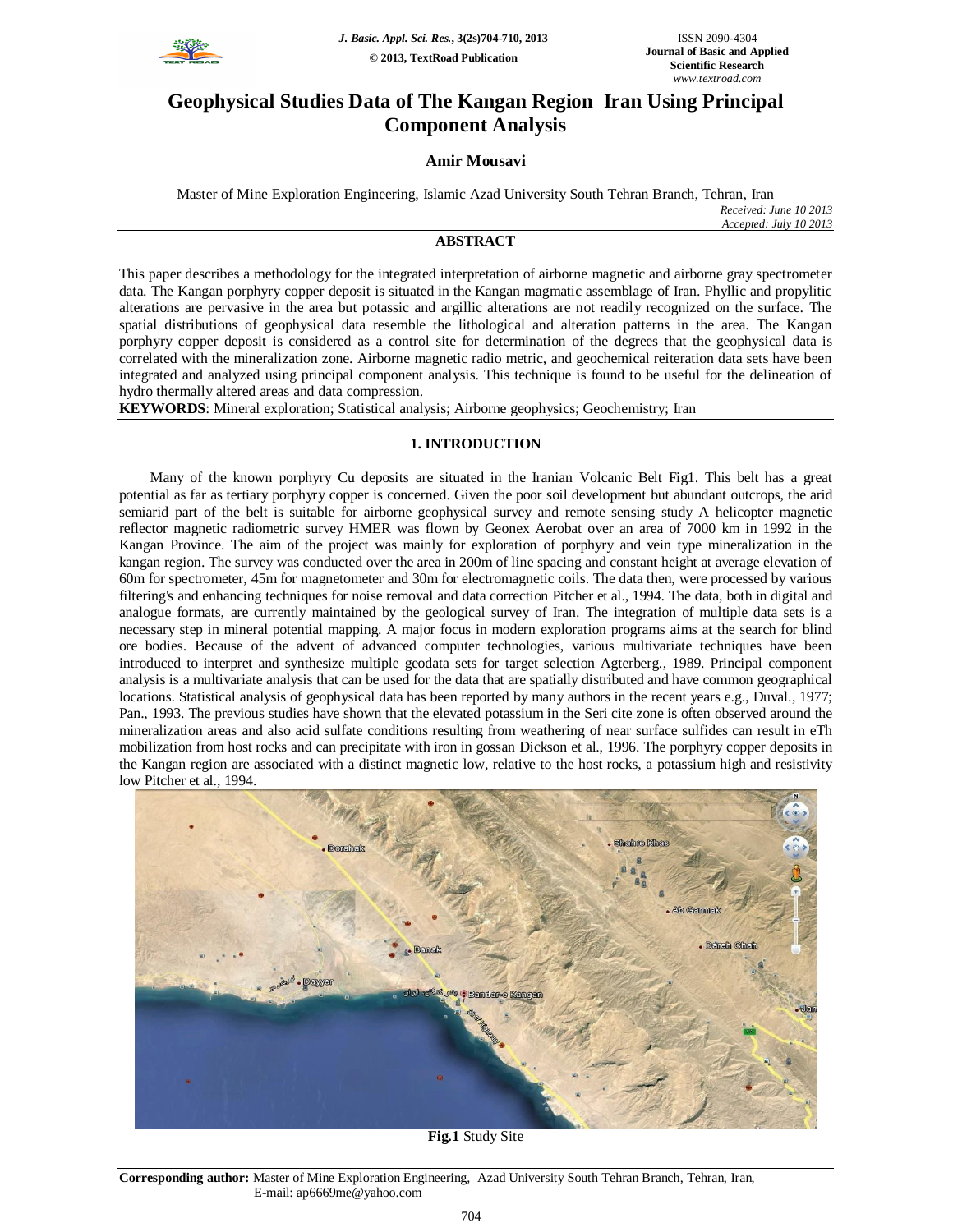## **2. Geological setting**

Pariz area is situated within the southern part of the Iranian Volcanic Sedimentary complex, southeast of Kangan City. Its geological evolution can be simplified as a formation and folding of Early Tertiary Volcanic Sedimentary rocks, b emplacement of Late Tertiary granodiorite, diorite, quartz diorite, monzonite, and tonalite in the Volcanic Sedimentary complex. Their subsequent faulting, fracturing, alteration and mineralization, both within the porphyry rocks and the associated volcanic rocks are followed by c formation of supergene environment and oxidation zone in some of the deposits Shahab pour., 1982. Hydrothermal alteration involving chlorite, sericite, epidote, carbonate, silica, tourmaline and clay minerals are common. However, phyllic, argillic and propylitic alteration are more common in the area Dimitrijevic., 1973. Kangan area is located southeast of the Sar Cheshmeh porphyry Cu deposit. The topography around the deposit is mountainous. Data from detailed geophysical, geochemical and geological survey carried out in 1969 are given by GSI 1973. The deposit was later studied by Grujicic and Volickovic., 1991, Maanijou., 1993, Ranjbar., 1996 and Hassanzadeh and Torabi., 1998. The Kangan porphyry is situated in a diorite quartz diorite pluton of Oligocene Miocene age that intrudes an Eocene Volcanic Sedimentary complex comprised mainly of volcaniclastics, andesite and sedimentary rocks. The porphyry locally grades into granodiorite Figs2 and 3.



**Fig.2** SPOT image in XS mode of the Kangan area. Altered rocks phyllicrargillic alteration , V volcanic rocks, Neogene sediments, GF gravel fans and MV mineralized vein. The control area is outlined by the rectangle

The hydrothermally altered rocks are highly fractured, and supergene alteration has produced extensive limonite and leaching of sulfide, giving a characteristic reddish or yellowish color to the altered rocks. A weathered zone is developed from a few meters to 80m below the surface GSI., 1973. Propylitic and phyllic alterations are pervasive in the surface rocks with sporadic small areas of argillic alteration Maanijou,. 1993. Phyllic alteration persists below the oxidation zone, as is evident from a limited number of samples collected from creeks. Potassic alteration is not seen on surface, possibly as a result of an intense phyllic overprint or surface related weathering. A sampling grid with a cell size of 150\*150m was set up over the control area Fig2, see also Section 3. A total of 262 rock samples were collected over the area and analyzed for major and trace elements by standard atomic absorption spectrometry methods. The phyllic zone is characterized by enrichments in Si, Al and K, and depletions in Na, Ca, Mg and Mn. Propylitic alteration is well developed in the area and extends a few hundred meters around the central phyllic zone. The mineralized area is roughly outlined by high Cu contents. Mo correlates positively with Cu rs0.43. Rb and K concentrations are higher in the phyllic zone, whereas Sr and Ca are more abundant in the propylitic zone Ranjbar., 1997. Soil geochemical survey of the area has been carried out by GSI 1973. The soil samples were analyzed for Cu, Mo, Zn and Pb Table 1, but because Cu and Mo mineralization was expected in the study area, soil samples for these two elements were considered in this study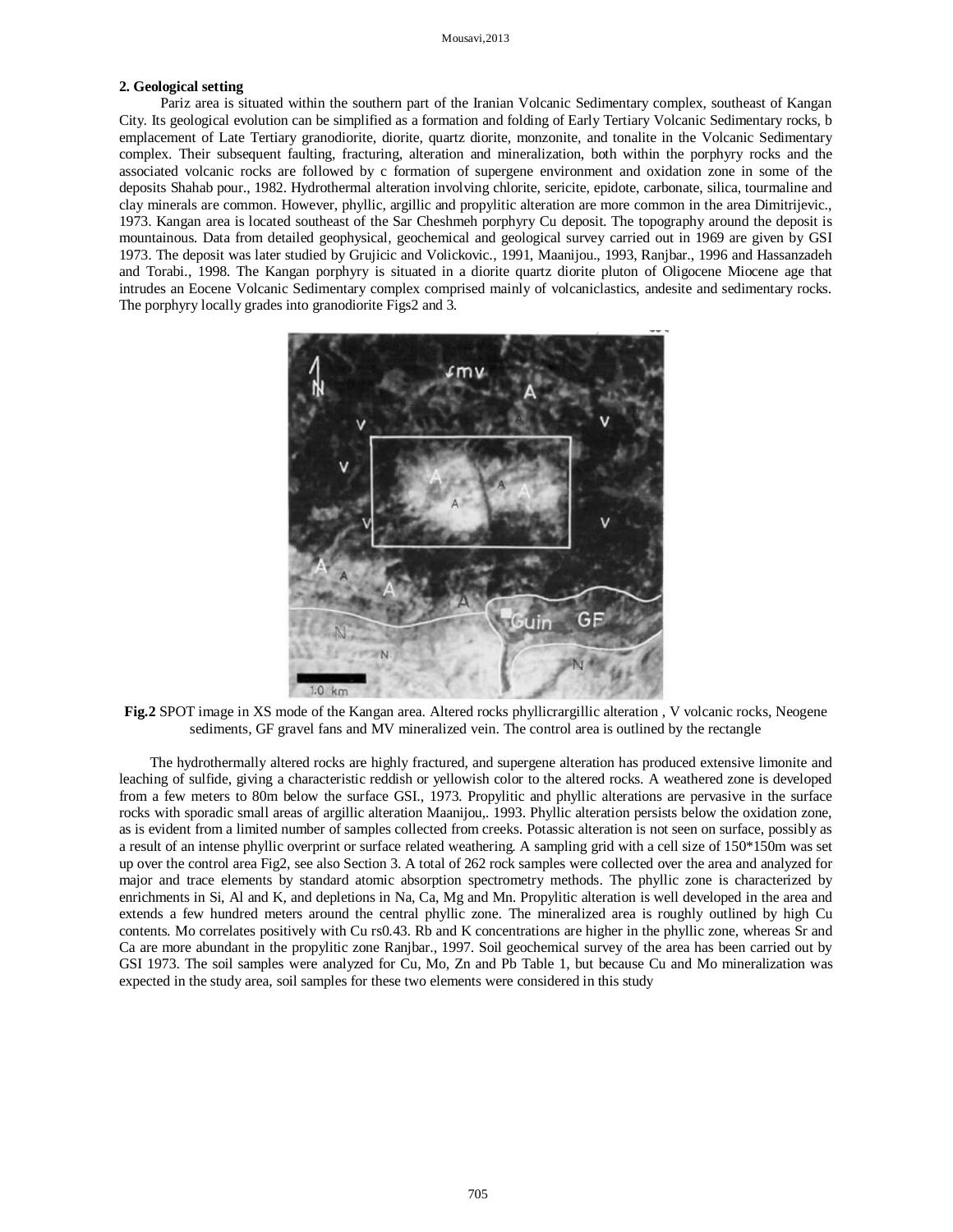

**Fig.3** Simplified geological map of the Kangan Cu deposit after GSI, 1973. 1 River terrace, 2 microdiorite dikes, 3 altered diorite porphyry, 4 altered rocks, 5 andesite and trachyandesite, 6 pyroclastic and sedimentary rocks, 7 silicification, 8 fault, and 9 Cu deposit. This area covers the rectangle in Fig 2

#### **3. Data analysis and discussion**

The search of ore deposits generally requires prediction of rare spatial phenomenon through chemical and physical measurements. Target variables provide direct and firm evidence for mineral deposit e.g., detail geochemical data, drilling data and alteration. data. Explanatory variables, observable through the entire region with relatively low costs, are expressive of indirect evidence for mineralization e.g., airborne geophysical data Pan and Harris, 1992. Rock and soil geochemical anomalies in the study area are consistent with the occurrence of copper mineralization. They in turn, have a good correlation with phyllic alteration zone Table 1. Therefore, copper, molybdenum concentrations, phyllic zone and Cu in drill cores were selected as target variables. gray and total magnetic field intensity were selected as explanatory variables. The area containing the copper mineralization was identified as the control area Fig2. for estimation of eigenvector loadings for transformation of explanatory variables. Principal component analysis determines the eigenvectors of a variance covariance or a correlation matrix. The analysis consists of a linear transformation of marginal variables tom new variables, where each new variable is a linear combination of the old. The process is performed in a fashion that requires that each new variable accounts for successively as much of the total variance as possible. The use of principal components in exploration has been to separate variable associations into a number of groups of variables that to gether accounts for the greater part of the observed variability in the original data Davis, 1986. This type of analysis is useful when there is a number of data layers which can be overlain one over another. With the arrival of geographic information system, integrated analysis of spatially distributed data can be done easier. Principal component scores are calculated by the projection of original observation onto the principal axes. The elements of the eigenvector that are used to compute the scores of observations are called principal component loadings which are simply coefficients of the linear equation that the eigenvector defines. The original principal components may be rotated until the loadings for the elements are maximized in contrast. The process involves moving each principal component axis to a position so that projection from each variable onto the principal component axes is either near the extremities or near the origin. Therefore, high loadings tend to 1.0 and low ones to 0.0. It will facilitate interpretation in terms of the original variables, as each principal component has few significantly high loadings and many insignificant loadings Davis, 1986. The data are digitized manually using the procedure given by Eklundh and Martensson 1995. A grid cell with a cell size of 150\*150 m, the cell. size of litho geochemical survey grid is overlain on the contoured geophysical, geochemical and alteration maps and the value of each cell is assigned by averaging contour values in each cell. Alteration maps are digitized by assigning 0s to the areas beyond the alteration zone and 20s to the altered zone. To reduce scale differences, all variables were standardized into new ones with zero means and unit standard deviations. The data are then placed on a grid and contoured using kriging method in Surfer software Figs. 4 and 5 .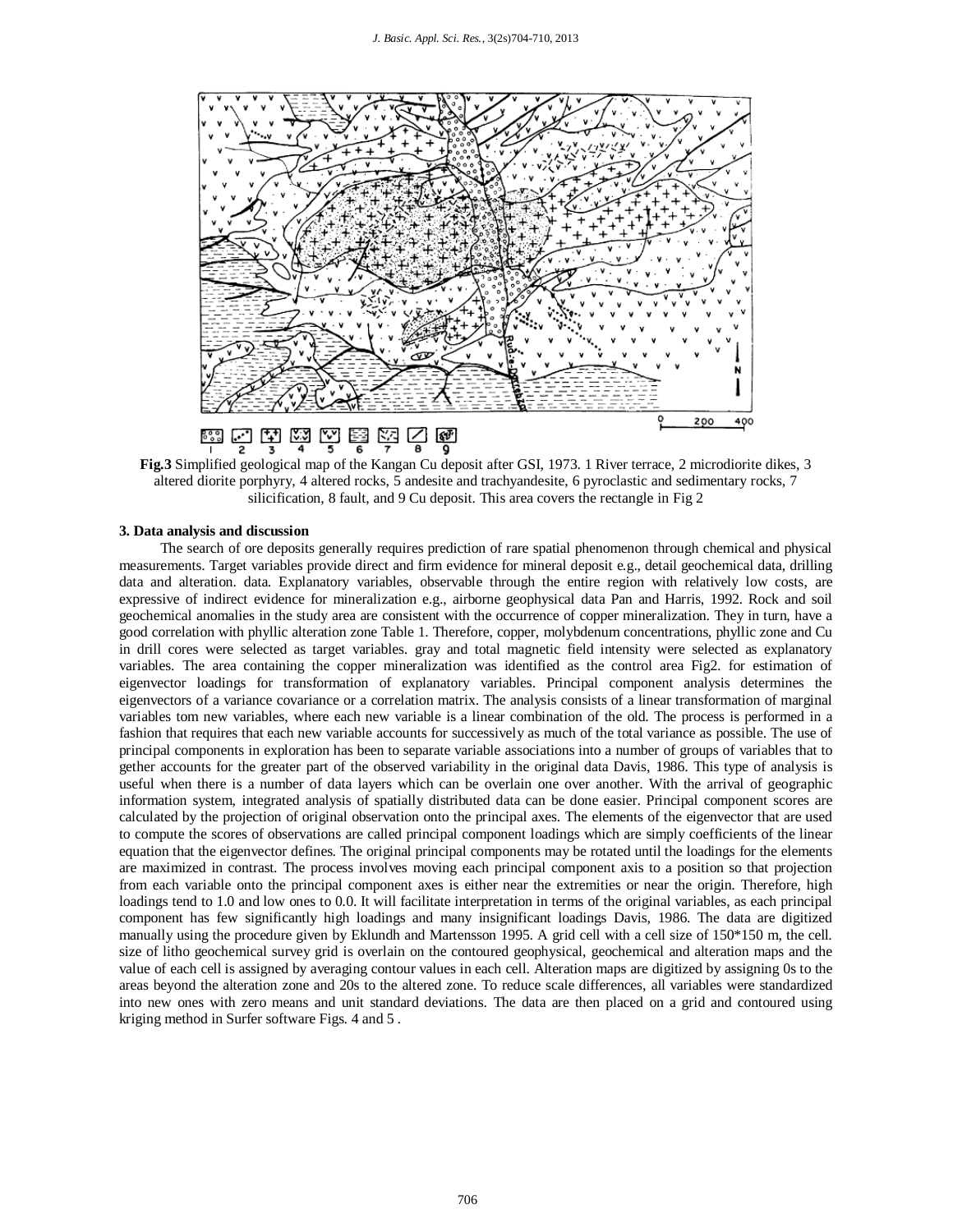Mousavi,2013



**Fig.4** Thorium counts radiometric data standardized values from the Kangan area. The data covers the area of Fig. 2

Statistical analysis of the data was done by SPSS software Table 1 The data analysis is performed in two steps 1. integration and analysis of target and explanatory variables in the control area Kangan copper deposit and 2 transformation of explanatory variables by using the eigenvector loadings of first step. Integration and analysis of 26 variables around the Kangan deposit are carried out using principal component analysis. shows association of all these variables, is shown in Fig. 6. PC2 shows the association of ground resistivity, total magnetic and K, Th, U counts. This component shows that more resistive rocks are located in the outer portion of the deposit that have a higher concentration of magnetite. PC3 shows the association of K O, Rb and K counts that encircle the 2 central phyllic zone. PC4 shows association of Cu and Mo in rock samples, Mo in soil samples, Cu in diamond drill cores and K counts. This factor indicates that collection of lithological samples is more useful for delineation of mineralization than soil samples in the detail survey sericite minerals The thin sections from the propylitic zone revealed that the observed higher total magnetic intensity over this zone is mainly due to the presence of abundant magnetite. Similar result has been obtained over the Sar Cheshmeh area located just north of the Kangan area Ranjbar,. 1996 . These limited data can suggest that the areas with higher potassium and thorium counts may not be associated with any type of mineralization in this area. As was experienced in the field, some of these anomalies were found to be associated with salt encrustation or brackish water, which is a common phenomenon in the semiarid areas. Association of total magnetic halo surrounding the higher potassium, thorium and uranium counts zones increases the chance of finding Cu mineralization with limited field checks. Interpretation of geophysical data in such area can be carried out using satellite data as an auxiliary data. These images provide data on geomorphology, lithology, fault patterns, human made structures, areas with salt encrustation, alteration, etc., if suitable image enhancement techniques are applied on these images. A simple false color image is generated by combination of the three spectral bands of SPOT in red, green and blue Fig. 2 . As the altered phyllicrargillic zones appear lighter, they have a higher reflectance in the SPOT images. Comparison of satellite image with the geophysical data gray. data shows that there is a good correlation between areas with higher reflectance and higher gray values. The sedimentary rocks in the southern part of the area also show lower magnetic and resistivity values, higher K, Th, and U counts values. These rocks also have a higher reflectance, mainly due to presence of altered rock fragments and intrusive rock fragments in these sediments. There is no salt encrustation seen in the image

## **4. Summary and conclusions**

Airborne magnetic and radiometric data sets have been integrated and analyzed using principal component analysis. Kangan porphyry copper deposit is chosen as a control area for determining the correla tion between airborne geophysical data and geochemical reiteration data. The data analysis is performed in two steps: 1 integration and analysis of target and explanatory variables around the mineralization zone and 2 transformation of explanatory variables by using the eigenvector loadings of gray and total magnetic field resulted from the first step. This technique is found useful for delineation of hydrothermally altered zones, which in turn, provides information about the mineralization type. PC1 reflects the phyllic and argillic zones. The areas with higher magnetic intensity are also shown in the PC score map the areas with lower score values surrounding the Kangan area . We now based on these limited data which can suggest that the areas with higher potassium and thorium counts may not be associated with any type of mineralization. The association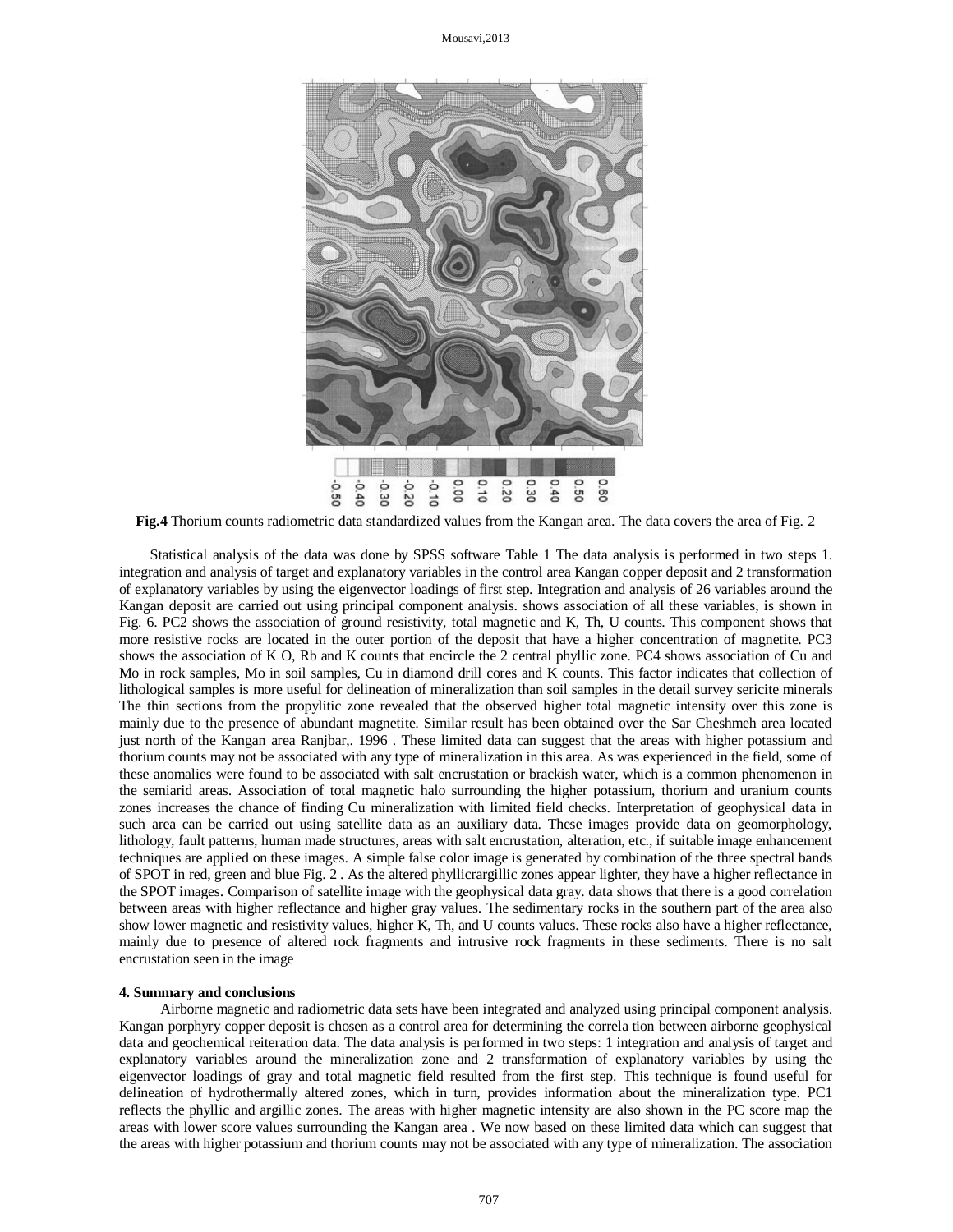of magnetic intensity halo surrounding the areas with higher potassium and thorium counts surely increases the chance of finding a porphyry Cu mineralization with limited field checks.



**Fig.5** Total magnetic intensity data from the Kangan area standardized values. The map covers the area of Fig. 2.



**Fig.6** Distribution map of principal component scores generated by using the eigenvector loadings of the spectrometry data in the first principal component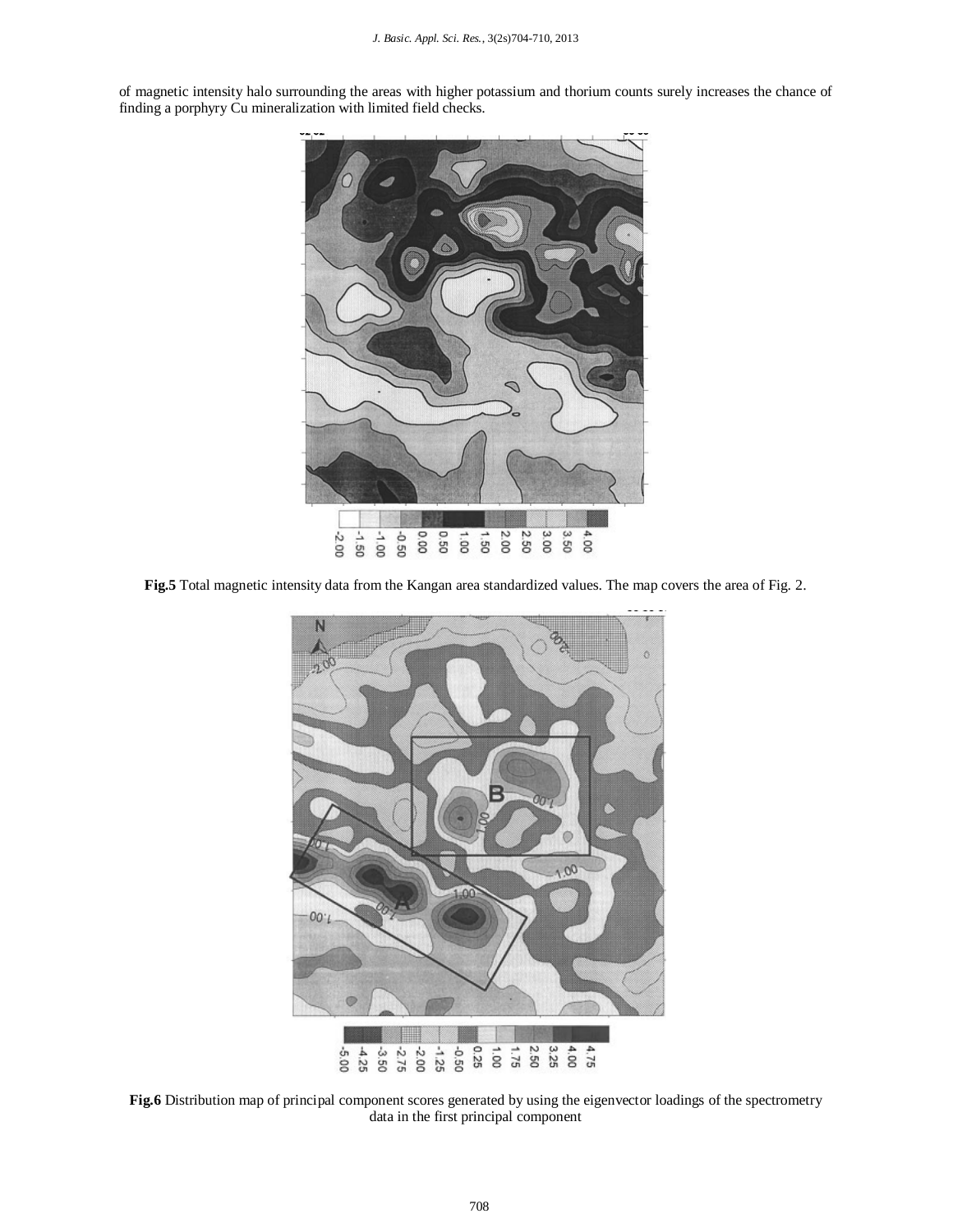## **5. Refraction Method**

Seismic refraction surveying is the first major geophysical method to be applied in the search for oil-bearing structures. Recent progress in geophysical exploration from computer-assisted processing and enhancement of the data can assist in resolving complicated problems in structural geology and engineering. Refraction is a usual method in engineering geophysical exploration. Low cost, simple in survey and Varity in interpretation of this method caused it uses more and more in study of site in different engineer size. The refraction method consists of measuring the first travel times of compression or shear waves generated by an impulsive energy source. The energy source is usually a small explosive charge or strike hammer. The arrivals of different kinds of seismic waves are detected by geophones array and recorded by seismograph. By extracting time-distance curves from seismograms we can calculate seismic parameters of section such as wave velocities and thicknesses of layers. All measurements are made at surface of the ground, and the subsurface structure is inferred from interpretation methods based on the law of energy propagation. The propagation of seismic energy through subsurface layers is described by essentially the same rules that govern the propagation of light rays through transparent media. The refraction or angular deviation that a light ray or seismic pulse undergoes when passing from one material to another depends upon the ratio of the transmission velocities of the two materials. The fundamental law that describes the refraction of light ray is Snell's law and this together with the phenomenon of "critical incidence" is

the physical foundation of seismic refraction surveys. Suppose a medium with a velocity  $V_1$  underlined a medium with a higher velocity  $V_2$  ( $V_2$ ), Until the critical angle of incidence is reached, almost all of the compression energy is transmitted(refracted) into the higher velocity medium when the critical angle is exceeded, the energy is almost totally reflected and no energy is refract into the high-speed layer in the refraction equations assume that the subsurface layers possess certain characteristics: each layer within a stratigraphic sequence is isotropic with regard to its proportion velocity, ray paths water supply are made up of straight-line segment and each layer has a higher velocity than overlying one. These are entirely reasonable assumptions and relatively few actual cases will depart from these assumptions. In this method produce the seismic wave by synthetic energetically source(explosion, sparker or hammer) at a point and received by array of receivers in a straight line.



**Fig.7** Schematic of geoelectric resistivity method

#### **6. Conclusions**

Airborne magnetic and radiometric data sets have been integrated and analyzed using principal component analysis. Kangan porphyry copper deposit is chosen as a control area for determining the correlation between airborne geophysical data and geochemical ralteration data. The data analysis is performed in two steps: 1 integration and analysis of target and explanatory variables around the mineralization zone and 2 transformation of explanatory variables by using the eigenvector loadings ofg-rayand total magnetic field resulted from the first step. This technique is found useful for delineation of hydrothermally altered zones, which in turn, provides information about the mineralization type. PC1 reflects the phyllic and argillic zones. The areas with higher magnetic intensity are also shown in the PC score map the areas with lower score values surrounding the Kangan area . We now based on these limited data which can suggest that